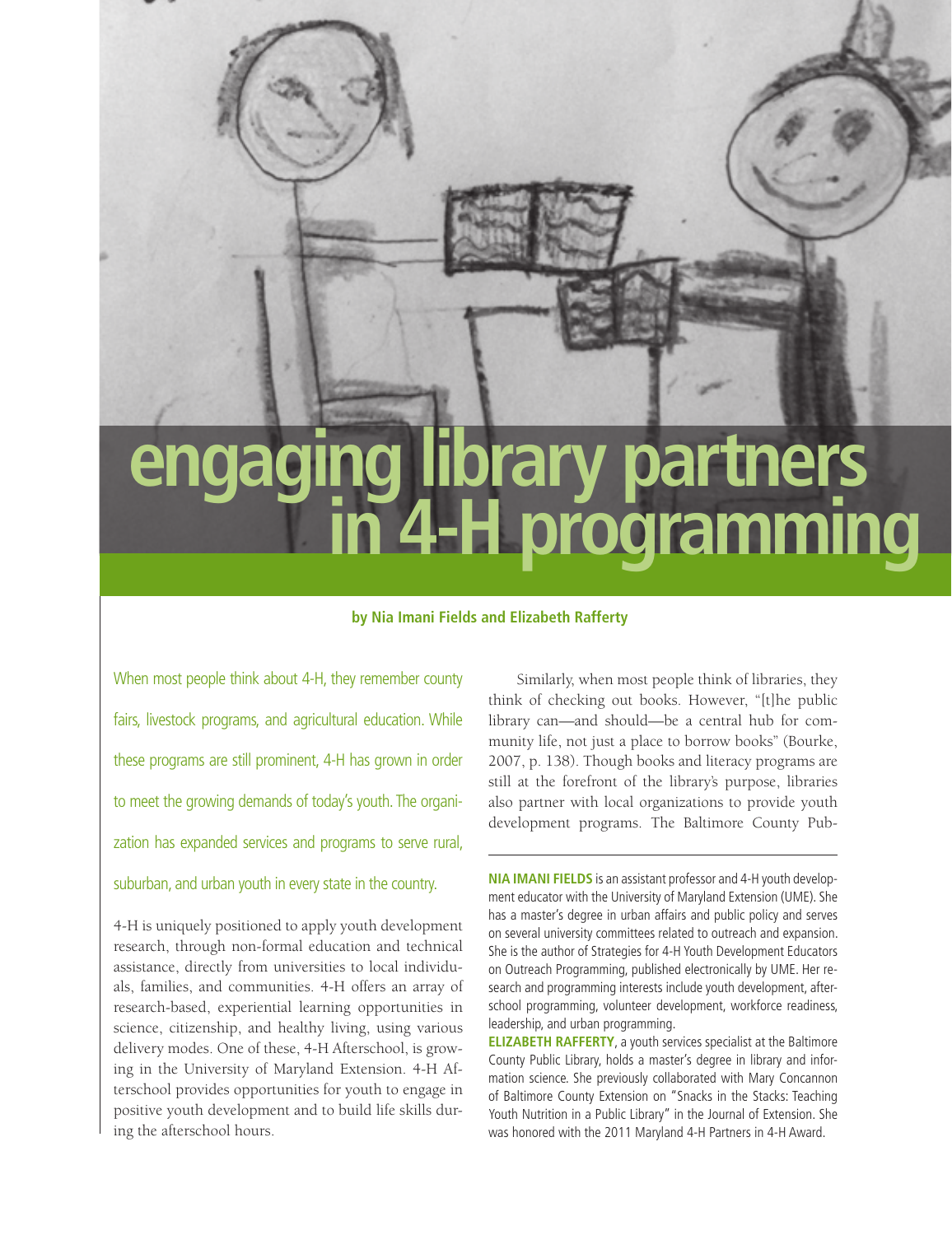lic Library system in Maryland hosts a large number of youth who frequent the library to use the computers and resources as well as to participate in ongoing youth programs. Parents view the library as a safe place for young people to meet during out-of-school time to engage in educational and youth development activities.

Baltimore County 4-H and the Baltimore County Public Library (BCPL) are thus natural partners in meeting the needs of youth after school. In Maryland in 2009, 37 percent of youth—up from 27 percent in 2004—said

that they would participate in an afterschool program if one were available (Afterschool Alliance, 2009). Recognizing the need for quality youth development programming after school, Baltimore County 4-H and the BCPL forged a partnership to offer structured experiential programming oppor-

tunities to meet the afterschool needs of youth who visit their local library. This partnership is now in its fifth year, representing the longest continual relationship between BCPL and a youth-serving organization. Our experience suggests that libraries and youth development organizations can fruitfully collaborate to create sustainable quality afterschool programming that meets youth and community needs.

# Youth Development in the Library

Libraries often partner with community agencies to foster youth development. Researchers note that, while libraries might want to provide youth development programs, their staff generally do not have the expertise and must look outside the library for help with this goal. Bourke (2005, 2007) and Burnett and Spelman (2011) have described library-community partnerships in Australia. The Institute of Museum and Library Services (2007) recommends that libraries partner with community agencies to fill in gaps in service. Bosma, Sieving, Ericson, Russ, Cavender, and Bonine (2010) outline elements necessary for successful inter-agency partnerships. In this article, we outline the specific methods used to sustain the partnership between the BCPL and the Baltimore County 4-H program, a kind of partnership tha can be replicated in other library environments.

# Forging the Partnership

Afterschool programming in libraries reaches youth where they are. Youth come to the library because it is a safe place to be after school. They like to use the comput-

lationships with schools, home school groups, and community organizations. These relationships offer not only subject support, but also "industry knowledge, networks, funding," which are "absolutely invaluable" (Burnett & Spelman, 2011, p. 28). Library branches have the capability to advertise the program, for instance, in their countywide newsletter, on the library website, and through intercom announcements informing

Afterschool programming in libraries reaches youth where they are.

ers and resources and to participate in youth programs, if they exist. In addition, libraries are logical venues for afterschool programming because they have ongoing re-

> youth about afterschool program sessions. These benefits can be shared with program providers, leading to further program collaboration, joint marketing, community service opportunities, and access to additional funding streams—all adding up to sustainability.

In 2006, there was a recognized need to increase both the diversity of participation in Baltimore County 4-H and the variety of 4-H programming opportunities in Baltimore County's urban and underserved communities. In collaboration with other county extension educators, Baltimore County 4-H conducted an assessment of Baltimore County communities to identify the neighborhoods that most needed youth programming. Meanwhile, BCPL, experiencing an increase in teen users after school, was looking to provide pro-social, constructive activities for these young people. Using the youth development principle of viewing youth as resources rather than as problems or service recipients (Whitlock, 2004), BCPL conducted an afterschool needs survey of youth who were attending library branches. This survey of 122 youth ages 10–19 identified areas of interest to these youth (English, 2006). The top areas were finding a job, video games, computer games, and poetry.

Based on these and other community assessments, Baltimore County 4-H and BCPL established two pilot teen afterschool programs. The Rosedale and Randallstown libraries were chosen as the pilot sites because they had large numbers of teens present after school and high levels of support among library staff. The 4-H afterschool program 4 Youth, By Youth was launched in 2006 with the assistance of a \$1,000 mini-grant from the Maryland 4-H Foundation. These funds covered program materials, curricula, and healthy snacks for the youth. Since the program's inception, additional grants were awarded by the Baltimore County Local Management Board (LMB), a county entity that fosters interagency coordination to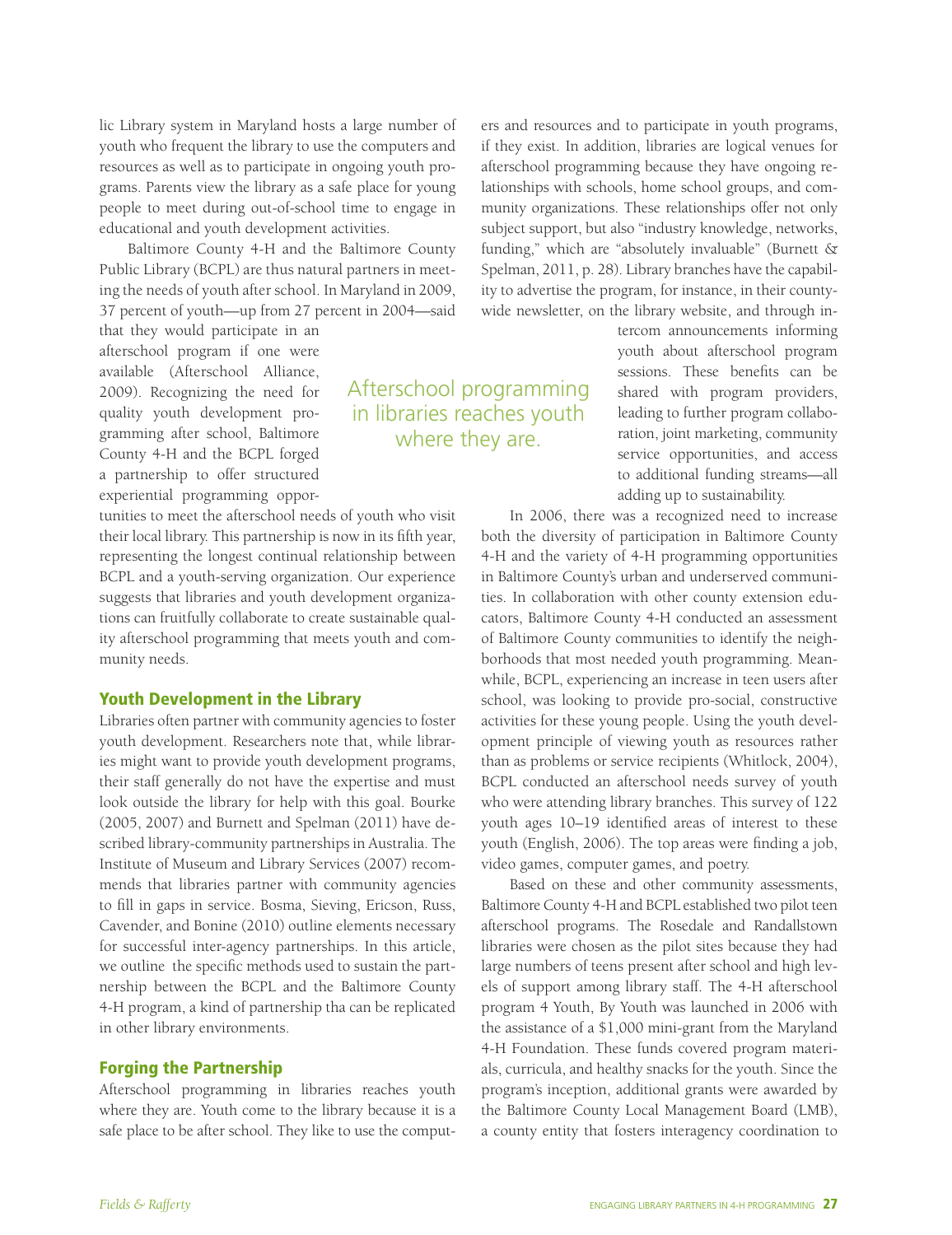address the well-being of children and families. The LMB provided \$250,000 per year in the first two years and \$147,000 in the third year to implement 4-H and other afterschool programs in BCPL. With a portion of these funds, a teen program assistant was hired and trained to implement 4-H and other youth programs in local libraries.

The afterschool program was broken into four program segments: workforce readiness, science, nutrition, and community engagement and leadership. Each twomonth program segment was conducted during weekly or monthly sessions; the timing was largely dependent on funding and staffing. Over the years, 4 Youth, By Youth has been led by 4-H educators, trained library staff, volunteers, and college interns.

### Sustainability through Collaboration

An identified program goal for both Baltimore County 4-H and BCPL was to strengthen and sustain community partnerships while offering quality afterschool programs

in Baltimore County. Whitlock (2004) points out that youth development programming has to "accompany youth throughout their development to be effective" (p. 3). Creating developmentally attentive cultures through sustained and broad collaboration across all community sectors is what makes youth development powerful (Whitlock, 2004). Both partners realized that, if we worked together to combine program resources and strengths, the impact of our initiatives would be far greater than if we worked alone. What BCPL brings to the

afterschool partnership is facilities, youth participants, and librarians. 4-H contributes research-based curricula, staff training, university 4-H educators, and additional resources from the University of Maryland. The benefits to the library are increased numbers of replicable, quality youth development programs in the branches; new potential young library patrons; and new funding sources. The 4-H program benefits by increasing the number of community partnerships and youth programs and by training additional youth development facilitators. Increasing the number of trained facilitators allows a 4-H program to multiply its efforts and reach a larger audience of young people.

Strategies for Sustainability

Baltimore County 4-H and BCPL used several key strategies to promote sustainability:

- Clear and ongoing communication between partners
- A replicable program providing quality, researchbased curriculum in areas identified by youth
- Ongoing training in 4-H strategies and content for program leaders
- Diverse funding streams

What BCPL brings to the afterschool partnership is facilities, youth participants, and librarians. 4-H contributes researchbased curricula, staff training, university 4-H educators, and additional resources from the University of Maryland.

The partnership between Baltimore Country 4-H and the BCPL Youth Services division began with a statement of understanding that clearly communicated the partners' roles and responsibilities. This communication was further enhanced by quarterly meetings that focused on identifying program strengths, challenges, and future goals.

While the program has changed over the last four years to address current identified needs and interests of the youth, the use of experiential and research-based curricula—a hall-

> mark of 4-H programming—has remained constant. 4-H offers an array of innovative materials for both youth and youth practitioners. These resources make the program adaptable to the needs and interests of youth in the community. The program can be replicated by any organization that has access to 4-H curricula and program materials as well as the interest of youth and of adult leaders, whether they are volunteers, college interns, or staff. 4-H curricula lend themselves to program replication because the experiential, research-based lessons follow a lesson plan model

that almost any willing adult can easily facilitate after being trained by a 4-H educator or trained volunteer.

Training of Baltimore County librarians was an important component of our sustainable partnership. 4-H Youth Development offered training countywide as a means of increasing the interest of library branch staff in the afterschool program and then giving them the skills and knowledge they needed to lead a quality youth program. Training topics included:

- Trainees' work styles and how to fit into a team
- The power of youth development
- Afterschool program management
- Age-appropriate practices
- Guidance and discipline
- Teen leadership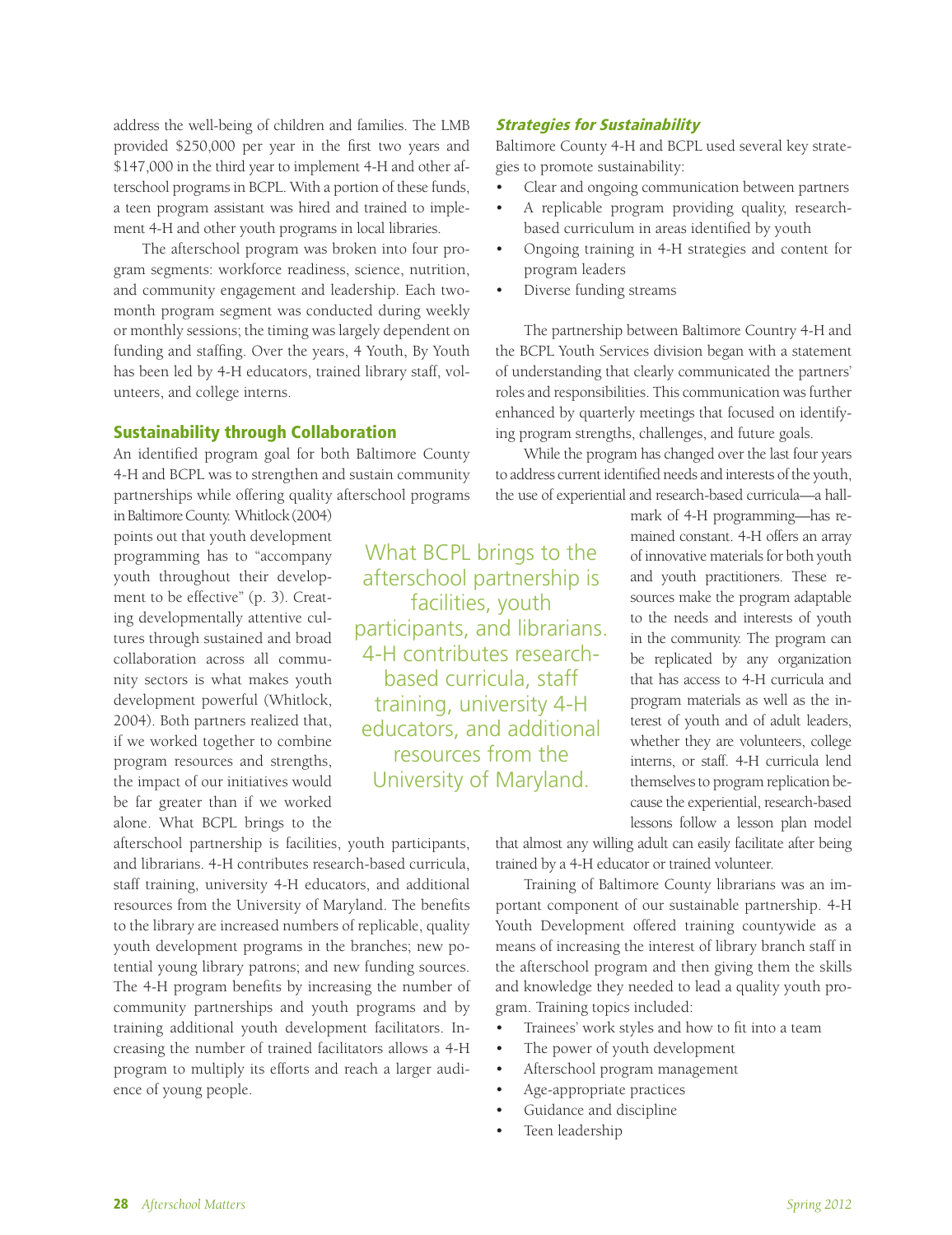Implementing this training helped library staff go from "being nervous participants to becoming in some cases passionately involved with young people in the collaborative development of library programs" (Burnett & Spelman, 2011, p. 28).

Like most ongoing programs, 4 Youth, By Youth had to adapt to changes in funding availability through the years. In addition to the Maryland 4-H Foundation grant and the LMB grant, we have asked library branches that want to continue the program to help support salaries for program facilitators.

# Meeting the Library's Needs

Since the library and 4-H have different missions, the collaboration needed to emphasize similarities and to cope with differences through compromise. While the mission of 4-H is youth-focused, the library's scope is much larger; it provides materials, information, and services to community members of all ages. Therefore, though BCPL was a willing partner with 4-H in providing afterschool programming, the program needed to fit into the library's mission.

Three things that motivate libraries are "door count" the number of people who walk in—materials circulation, and a quiet environment on the public floor. 4 Youth, By Youth was a natural supporter of these goals. An afterschool program, like other community programs held in the library, can encourage new users to come to the library and inspire current users to come in more often. Circulation was encouraged when librarians would pull materials relating to the program's current subject matter for display. The issue of providing an environment conducive to reading and quiet study is problematic for many urban libraries, which are experiencing an influx of teens after school that is proving disruptive to normal library service. Providing structured programs in meeting rooms meets youths' need for a safe place to gather after school while engaging them in constructive activity off the main floor of the library. The afterschool program can also help teens to feel connected to their library, so they may be less disruptive during non-program times.

# Outcomes and Impacts

The 4 Youth, By Youth afterschool program is the longestrunning teen afterschool program in BCPL in the last 10 years. The goal was to reach an audience of 10–15 youth per site each year, a number that would allow us to keep a 1:15 adult-to-youth ratio. At the two program sites, the number of participants ages 11–18 has increased from 15 in 2006 to 21 in 2010. Similar program models have also been adapted with other Baltimore County 4-H partners to reach an additional 330 youth ages 8–18 in afterschool programs between 2006 and 2010. This program has contributed to the increased diversity of participants in Baltimore County 4-H, as shown in Table 1.

Through the years, data have been compiled from pre- and post-participation surveys, class observations, and end-of-class surveys. Table 2 highlights two key outcomes from 2006.

| <b>RACE/ETHNICITY</b>   | <b>BALTIMORE COUNTY 4-H</b><br><b>MEMBERSHIP</b><br>(2006) | <b>BALTIMORE COUNTY 4-H</b><br><b>MEMBERSHIP</b><br>(2010) |  |
|-------------------------|------------------------------------------------------------|------------------------------------------------------------|--|
| <b>White</b>            | 96%                                                        | 66.5%                                                      |  |
| <b>African American</b> | 0.9%                                                       | 27.5%                                                      |  |
| <b>Asian</b>            | 1.1%                                                       | 2.7%                                                       |  |
| <b>Native American</b>  | 0.9%                                                       | 0.6%                                                       |  |
| <b>Pacific Islander</b> | 0.2%                                                       | 0.1%                                                       |  |
| <b>Hispanic</b>         | 1.1%                                                       | 1.5%                                                       |  |

#### **Table 1. Baltimore County 4-H Program Participants**

Source: Baltimore County 4-H Enrollment System (2006–2010)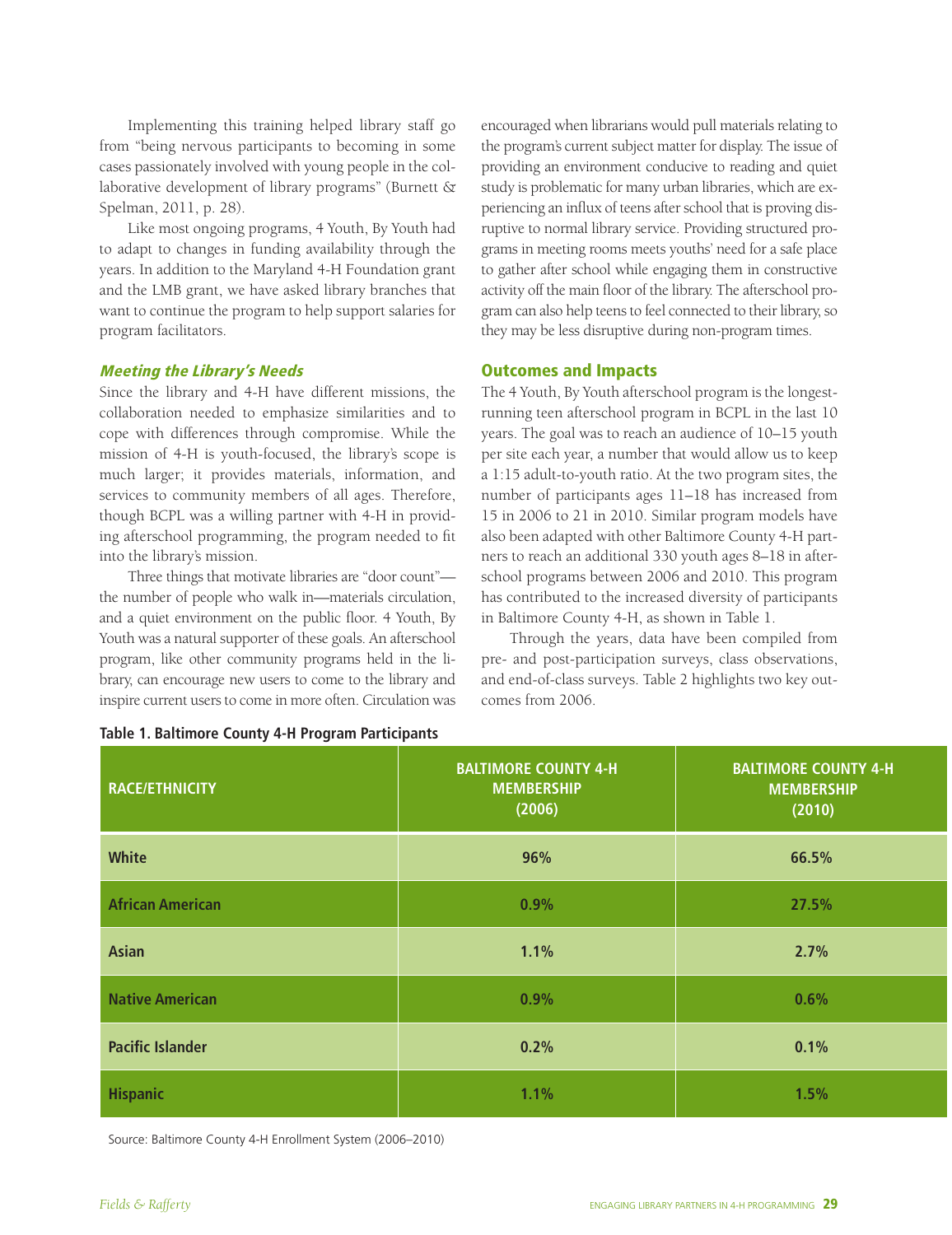| Table 2. Youth Perception of Effects of 4 Youth, By Youth (n=13) |  |
|------------------------------------------------------------------|--|
|------------------------------------------------------------------|--|

| <b>STATEMENTS</b>                                             |             | <b>AGREE</b> | <b>NEUTRAL</b> | <b>DISAGREE</b> |
|---------------------------------------------------------------|-------------|--------------|----------------|-----------------|
| I feel like I can make a difference<br>in my community.       | <b>PRE</b>  | 66%          | 17%            | 17%             |
|                                                               | <b>POST</b> | 78%          | 15%            | 7%              |
| I am aware of community<br>resources, and I can utilize them. | <b>PRE</b>  | 82%          | 9%             | 9%              |
|                                                               | <b>POST</b> | 93%          | $0\%$          | 7%              |

After the first year of programming, the 4-H educator realized that surveys at the beginning and end of the program year were difficult to synthesize because participation fluctuated and new teens began to attend throughout the program year. The evaluation was then changed to survey participants at the beginning and end of program segments. End-of-program-segment surveys between 2008 and 2010 showed that youth reported increased knowledge in workforce readiness, science, nutrition, community engagement, and leadership.

The program has been well received by youth, parents, and library staff. In a project in which youth developed promotional tools for the 4-H afterschool program, one teen wrote, "Learn healthy snack recipes such as an egg sandwich and burritos. You'll even prepare it and try it!" Another said that "4-H was really great this year. We learned about inventors of safety devices, science experiments, and communication." A librarian who facilitated the 4 Youth, By Youth program shared her view:

> It is clear that the youth benefit just from having an adult they can relax with and sort of "check in" with each week. Housing the program at the library is also a great way for the teens to connect with the library staff!

Library branches are often eager to replicate successful programs held at another library branch. The 4 Youth, By Youth 4-H afterschool program has most recently been replicated in the Arbutus branch in Baltimore County for the 2010–2011 school year. In addition to increased participation in the library 4-H afterschool program, we have seen increased interest and participation in youth development training from library staff throughout central Maryland and from community partners such as Big Brothers, Big Sisters of Central Maryland. In 2009, the 4-H educator successfully trained 29 Central Maryland librarians representing 4,030 library youth. The goals were to provide youth development training to librarians that would enhance current youth programs being held in the branches, to provide resources that would allow librarians to better serve youth who visit the branch, and possibly to spark interest in expanding the 4-H program in the county. Evaluations showed that librarians perceived an improvement in their knowledge of program management. Specifically, they enhanced their skills in the areas of positive youth development, age-appropriate practices, positive guidance and discipline, parents as partners, and leadership. They also increased their awareness of ways to communicate with young people and learned how to establish a youth program in a library branch.

# Lessons Learned

In the course of providing a successful program, we learned some lessons about teen afterschool programming. When we had to cut back from weekly to monthly offerings during a low budget cycle, we learned that monthly programming can work, but weekly is more effective. We also learned that teens typically lost focus after 90 minutes of learning. Outreach efforts increased the chances of steady attendance throughout the year. We used e-mails, on-site signage, and reminder calls to keep youth coming. Most importantly, it has been crucial to remain current to meet the growing and changing needs and interests of our youth.

In addition to lessons related to programming, we have also learned about sustaining our partnership. Library staff who are not directly involved in the 4-H afterschool program need to be able to encourage young patrons to attend the program during their regular interactions with the youth. To that end, BCPL informs each participating branch about the program by conducting meetings and